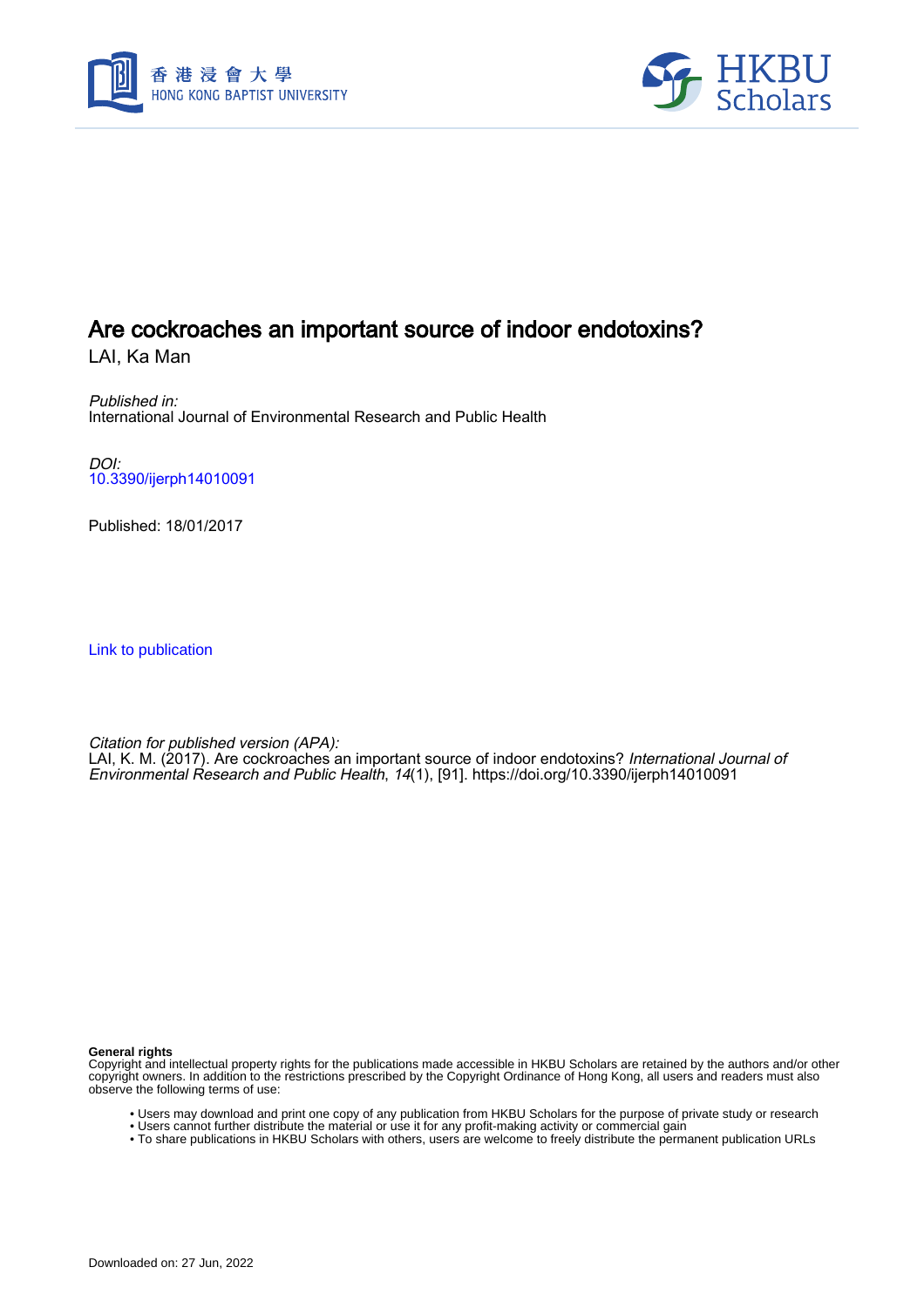

International Journal of *[Environmental Research](http://www.mdpi.com/journal/ijerph) and Public Health*



# *Article* **Are Cockroaches an Important Source of Indoor Endotoxins?**

# **Ka Man Lai**

Department of Biology, Hong Kong Baptist University, Kowloon Tong, Hong Kong, China; laikaman@hkbu.edu.hk; Tel.: +852-3411-5835

Academic Editor: Alesia Ferguson Received: 13 December 2016; Accepted: 16 January 2017; Published: 18 January 2017

**Abstract:** Endotoxins are common indoor biocontaminants. Their levels have been shown to link to many sources and factors. One of them is cockroach infestation but the role of cockroaches and contamination mechanisms are unclear. We hypothesized that not only is cockroach infestation a sign of poor hygiene, but it also contributes to indoor endotoxins via fecal contamination. In this study, different cockroach species were caught in homes. The endotoxin and allergen levels and their ratios in cockroach feces were determined. To estimate the amount of indoor endotoxins that originated from cockroaches, a new approach of using these new cockroach endotoxin and allergen ratios to compare with environmental data was employed. We found that *Supella (S.) longipalpa*, *Periplaneta (P.) australasiae*, and *Blattella (B.) germanica* were dominant in homes. On average, *P. australasiae* feces had a higher level but greater variation of endotoxins. *B. germanica* feces had the highest levels of allergens measured. Depending on environmental bacterial load and the type of cockroaches present, cockroach endotoxins in the environment may vary greatly. Cockroaches directly contribute to indoor endotoxins rather than just being a sign of poor hygiene. The type and extent of cockroach infestation should be taken into consideration when assessing and remediating indoor endotoxin contamination.

**Keywords:** endotoxins; cockroaches; indoor hygiene; environmental assessment

## **1. Introduction**

Cockroaches are the most common pests found in human dwellings, as well as many other indoor and outdoor urban environments. The public health significance of cockroaches is mainly focused on their ability to produce potent allergens  $[1,2]$  and transmit diseases  $[3,4]$ . In this study, it was hypothesized that cockroaches also play a key role in contributing to environmental endotoxins. Endotoxins are lipopolysaccharides naturally present in the outer membrane of Gram-negative bacteria and are ubiquitous indoor biocontaminants that contribute to the development and severity of asthma and other respiratory symptoms [5,6]. Endotoxins are sometimes measured with other allergens in environmental studies to correlate the effect of these hazardous agents and allergens with different health outcomes [7]. In laboratory studies, Kulhankova et al. [8] reported that the co-administration of both cockroach allergens and endotoxins increases pulmonary and systemic responses. Natarajan et al. [9] also demonstrated that endotoxins modulate the allergic reaction to cockroach allergens.

Several studies have reported that cockroach infestations and stains, along with other factors such as smoking, food debris, cat and dog ownership, dampness, previous water damage, and sampling location in homes, can be used as predictors of endotoxin levels in dust particles [5,10], but no study has traced the role and amount of endotoxins sourced from cockroaches. Is cockroach infestation merely an indicator of poor environmental hygiene or actually a source of endotoxins? Cockroach feces, probably containing allergens and endotoxins from the digestive tract [11], may form respirable particles and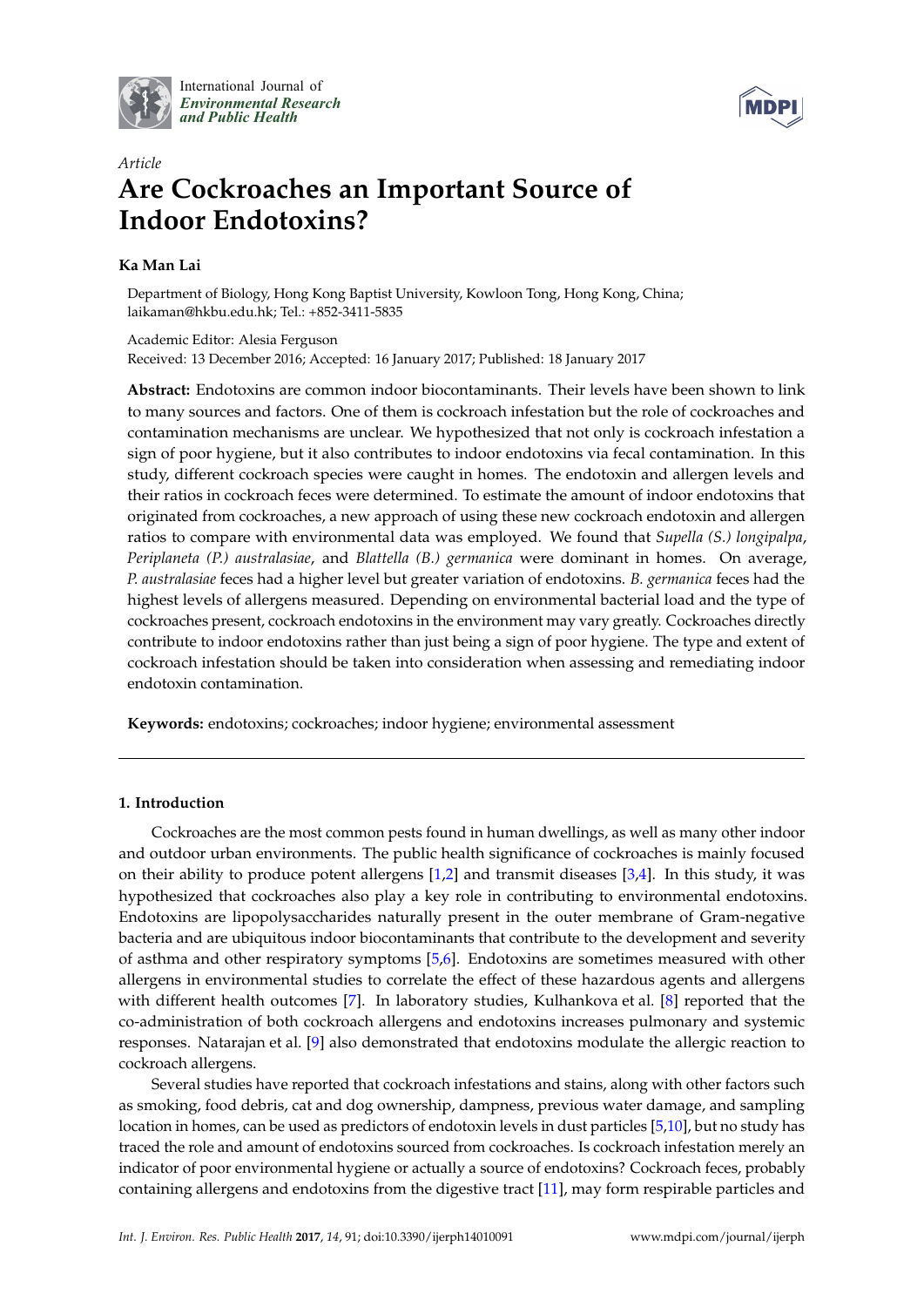enter the human body through inhalation. The aim of this study was to determine endotoxin and allergen levels, and their ratios in cockroach feces. After that, a new approach of using these ratios to compare with environmental data to estimate the cockroach contribution to indoor endotoxins was evaluated. Bla g 1 and Bla g 2 are allergens from *Blattella (B.) germanica* and are both secreted in the digestive tract and excreted with the feces. Other cockroaches may also produce similar allergens that are detectable using the same assays. Therefore, Bla g 1 and Bla g 2 assays were employed in this study, and the measured values were used as cockroach markers.

## **2. Materials and Methods**

## *2.1. Cockroach Sampling*

Twenty-two households living in single-family apartments in Hong Kong where the inhabitants had seen cockroaches at home, participated in the cockroach sampling during the summer of 2013. Each household was provided with three sticky traps (Speedtox) to be placed in the kitchen, the bathroom, and other areas where cockroaches had been seen. The sampling time was two days [12]. In total, 66 traps were set up for the study, 43 in the kitchen, 18 in the bathroom, and 5 in the living room.

## *2.2. Endotoxin and Allergen Extraction and Measurement*

Cockroach species were identified and counted according to their morphological features [13]. Feces on traps were picked, weighed (fresh weight), and extracted for allergen and endotoxin analysis following the method of Schram et al. [14]. Endotoxins were extracted with 0.05% Tween-20 in pyrogen-free water, and allergens were extracted with PBS-0.045% Tween-20. Endotoxins and allergens were measured using the kinetic chromogenic Limulus Amebocyte Lysate (LAL) assay (Lonza, Allendale, NJ, USA) and Bla g 1 and Bla g 2 monoclonal antibody-based sandwich ELISA assays (Indoor Biotechnologies, Inc., Charlottesville, VA, USA), respectively. According to the manufacturer, each unit of Bla g 1 measurement is equivalent to about 100 ng of Bla g 1 protein.

## *2.3. Bacterial Community in the Whole Body Extracts*

*Supella (S.) longipalpa* and *Periplaneta (P.) australasiae* were selected for the whole body metagenomic analysis because of their high abundance in the samples, and the lack of information regarding their microbiota [3,4]. One cockroach body was randomly taken from each trap, and then these bodies were grouped together according to their species. The bodies were crushed in distilled water and the DNA was extracted using a PowerSoil DNA isolation kit following the manufacturer instruction. The 16S rRNA gene was sequenced at the V3–V4 region, using 341 forward and 805 reverse primers on the MiSeq System, following the Illumina Nextera protocol (Illumina, San Diego, CA, USA). Bacterial identification was achieved by matching short subsequences of the reads to a set of 16S reference sequences in the Illumina system Greengenes 13.5 taxonomy database. The number of reads was used to calculate the abundance of the identified bacteria. The details of the 16S metagenomic sequencing library preparation, Illumina metagenomics sequencing procedures, and bioinformatics data analysis were described in Lai et al.'s study [15].

## **3. Results**

# *3.1. Endotoxin and Allergen Levels in Feces*

Cockroaches were caught in 18 out of 22 selected households (82% sampling rate). The most frequently caught and abundant species were *S. longipalpa* (9 households, 390 organisms, 51% from the living room; 46.7% from the kitchen; 2.3% from the bathroom), and then *B. germanica* (5 households, 89 organisms, 60.7% from the kitchen; 39.3% from the bathroom) and *P. australasiae* (5 households, 76 organisms, 84.2% from the kitchen; 15.8% from the bathroom). The least abundant species was *P. americana* (1 household, 2 organisms, 50% from the kitchen, 50% from the bathroom). Two households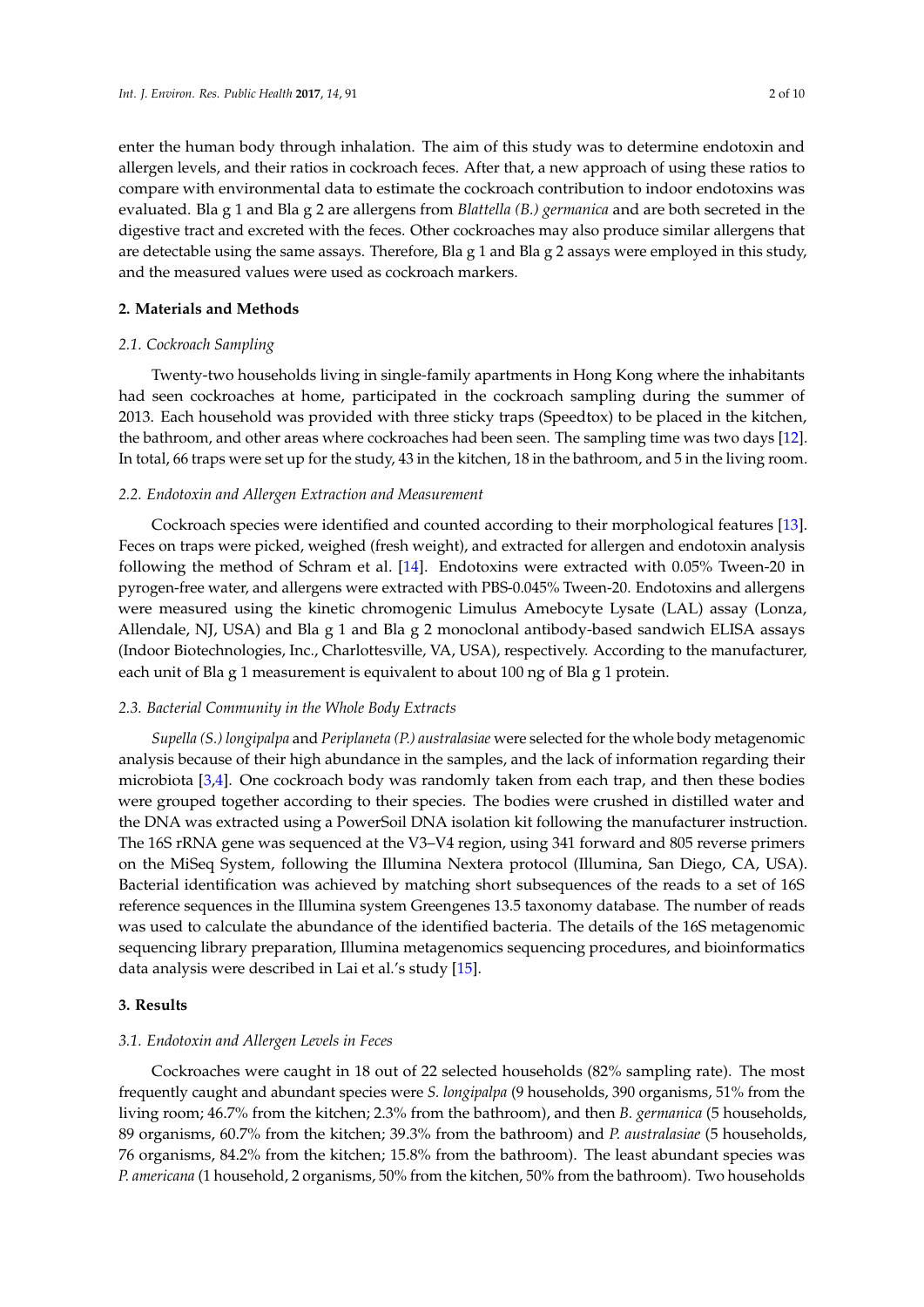had two cockroach species caught at the same time. The combinations of species were *B. germanica* and *P. australasiae*, and *B. germanica* and *S. longipalpa*. Ten traps containing cockroach feces from a single species were selected from six households for further endotoxin and allergen analysis. The sample size was limited because not all cockroaches defecated and not all feces could be gathered successfully. Four *P. australasiae*, three *S. longipalpa*, and three *B. germanica* fecal samples were analyzed and their corresponding endotoxin and allergen levels are shown in Table 1. On average, *P. australasiae* samples had much higher levels (about four times) of endotoxins compared with *S. longipalpa* and *B. germanica*. Moreover, a larger standard deviation was observed in *P. australasiae* samples than in other cockroach samples. The *B. germanica* samples had much higher levels of Bla g 1 and Bla g 2 than *P. australasiae* and *S. longipalpa*.

The ratios between fecal endotoxin, Bla g 1, and Bla g 2 levels were calculated in different cockroach species (Table 1). In general, these ratios had a large standard deviation, except for in *B. germanica* cockroaches. This implies that unknown factors can affect the level of endotoxins and allergens separately. Bla g 2 is specific to *B. germanica*. Although some levels of response were detected in the Bla g 2 assay with *P. australasiae* samples (average =  $475$  ng·g<sup>-1</sup>), the levels were nearly 65 times lower than in *B. germanica* (30,673 ng·g<sup>-1</sup>).

#### *3.2. Bacterial Community in the Whole Body Extracts*

All the reads passed through the quality filter and were classified at different taxonomic levels. Tables 2 and 3 show the top seven bacteria identified in the whole body extracts of *S. longipalpa* and *P. australasiae*, respectively. Less than 25% of the bacterial phyla in the *S. longipalpa* sample were Gram-negative bacteria, while more than 80% of the bacterial phyla in the *P. australasiae* sample were Gram-negative bacteria. Both the Bacteroidetes and Proteobacteria phyla were important in *S. longipalpa*, while over 79% of Gram-negative bacteria came from a single phylum of Proteobacteria in *P. australasiae.* The genus *Pseudomonas* spp. contributed to nearly 60% of the bacteria identified among all other genera in *P. australasiae*.

## **4. Discussion**

#### *4.1. Cockroaches in Hong Kong and Other Cities Nearby*

*S. longipalpa* and *B. germanica* are considered to be the most cosmopolitan species [3]. *P. americana* and *P. australasiae* are present mainly in tropical and subtropical regions (warm and humid conditions), but *P. australasiae* requires warmer temperatures and prefers a diet of vegetation (a more rural species) than *P. americana* [3,16]. *P. americana* is a scavenger, feeding on fermenting food, and is common in urban areas [3,11]. However, this study found more *P. australasiae* than *P. americana* in indoor samples. *P. australasiae* is much less reported and studied worldwide compared to *P. americana*. Comparing the cockroach species between Hong Kong and cities nearby, Tawatsin et al. [17] reported that the dominant species in homes in Thailand were *P. americana* (61%), *P. brunnea* (15%), *Neostypyga rhombiofolia* (9.6%), and *P. australasiae* (9.2%), while *B. germanica* (0.6%) and *S. longipalpa* (0.3%) only accounted for a small percentage. In Kaohsiung, Taiwan, for the cockroaches collected in homes, 54% were *P. americana* and 46% were *B. germanica* [18]. In Penang, Malaysia, the abundant species sampled in homes were *P. americana* (84.3%), *P. brunnea* (9.9%), and *S. longipalpa* (2.4%), while *B. germanica* was not found in the study [16]. The difference observed between the findings in Europe and the USA to that of Asia is that the types of indoor cockroach species are more diverse in tropical and subtropical cities.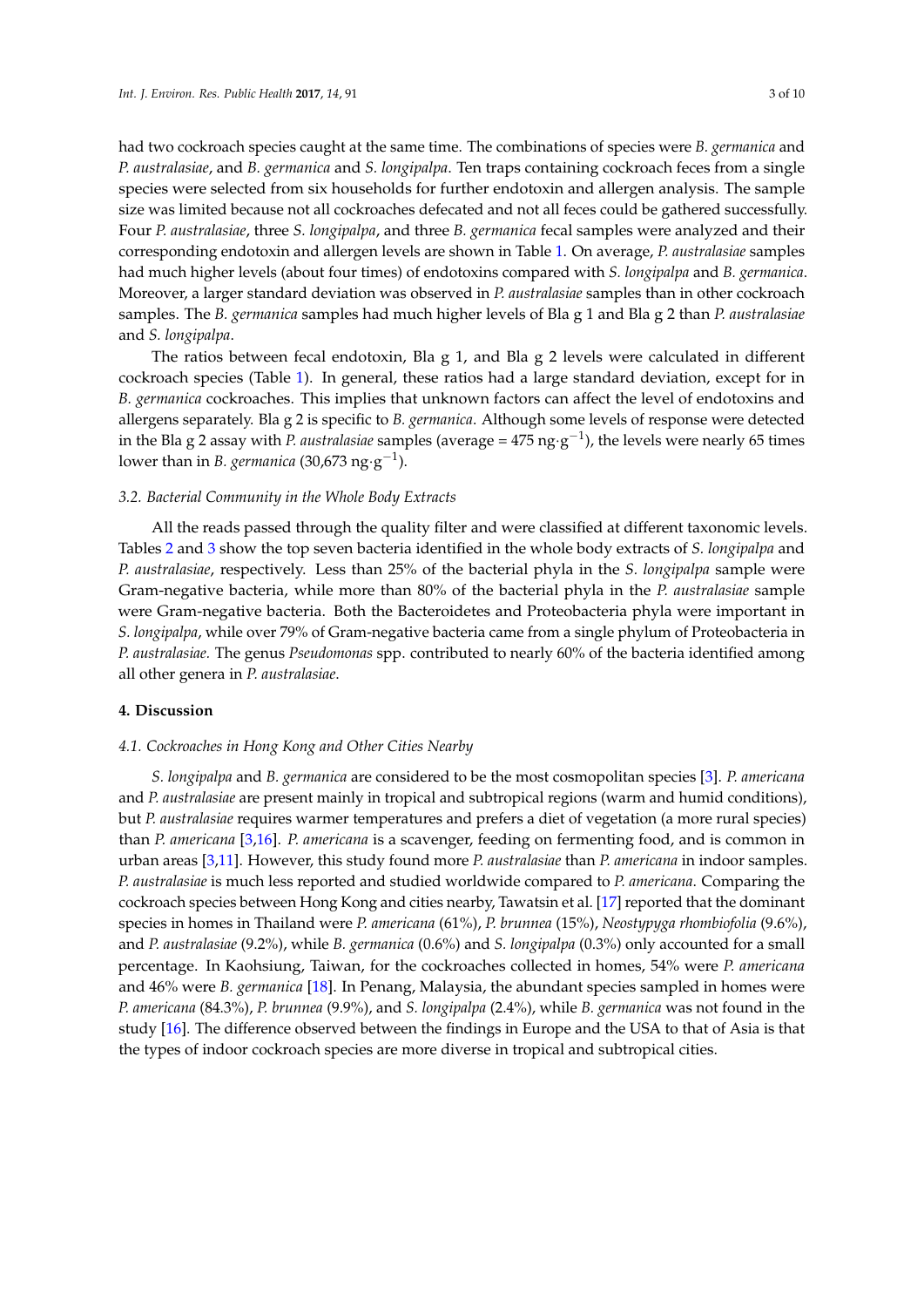| Household      | <b>Trap Location</b> | <b>Species</b>                                | Endotoxin<br>$(EU·mg-1)$ | Bla $g_1$<br>$(U \cdot g^{-1})$ | Bla $g2$<br>$(ng \cdot g^{-1})$ | Endotoxin/Bla g 1<br>$(EU·mg-1/U·g-1)$ | Endotoxin/Bla g 2<br>$(EU·mg-1/ng·g-1)$ |
|----------------|----------------------|-----------------------------------------------|--------------------------|---------------------------------|---------------------------------|----------------------------------------|-----------------------------------------|
|                | Bathroom             | P. australasiae                               | 1816                     | 35                              | 692                             | 51.9                                   | 2.62                                    |
|                | Kitchen              | P. australasiae                               | 975                      | 19                              | 200                             | 51.3                                   | 4.88                                    |
| $\overline{2}$ | Bathroom             | P. australasiae                               | 21,031                   | 36                              | 568                             | 584                                    | 37.0                                    |
| 3              | Bathroom             | P. australasiae                               | 31,292                   | 40                              | 440                             | 782                                    | 71.1                                    |
|                |                      | Average (standard deviation)                  | 13,779 (14,904)          | 32.5(9.26)                      | 475 (210)                       | 367 (373)                              | 28.9(32.2)                              |
|                |                      | Geometric mean (geometric standard deviation) | 5843 (5.67)              | 31.3(1.40)                      | 431 (1.73)                      | 187 (4.44)                             | 13.5(4.86)                              |
|                | Bathroom             | S. longipalpa                                 | 3891                     | 53                              | 63                              | 73.4                                   | <b>NA</b>                               |
| 4              | Kitchen              | S. longipalpa                                 | 3403                     | 14                              | < 29                            | 243                                    | <b>NA</b>                               |
|                | Bathroom             | S. longipalpa                                 | 3241                     | 43                              | < 29                            | 75.4                                   | <b>NA</b>                               |
|                |                      | Average (standard deviation)                  | 3512 (338)               | 36.7(20.3)                      | NA                              | 131 (97.3)                             | NA                                      |
|                |                      | Geometric mean (geometric standard deviation) | 3501 (1.10)              | 31.7(2.05)                      | <b>NA</b>                       | 110 (1.98)                             | <b>NA</b>                               |
| 5              | Bathroom             | B. germanica                                  | 3040                     | 500                             | 34,500                          | 6.08                                   | 0.09                                    |
| 6              | Bathroom             | B. germanica                                  | 2993                     | 580                             | 29,834                          | 5.16                                   | 0.10                                    |
|                | Bathroom             | B. germanica                                  | 3000                     | 612                             | 27,685                          | 4.90                                   | 0.11                                    |
|                |                      | Average (standard deviation)                  | 3011 (25.4)              | 564 (57.7)                      | 30,673 (3484)                   | 5.38(0.62)                             | 0.10(0.01)                              |
|                |                      | Geometric mean (geometric standard deviation) | 3011 (1.01)              | 562(1.11)                       | 30,544 (1.12)                   | 5.36(1.12)                             | 0.10(1.11)                              |

**Table 1.** Endotoxin and allergen levels in cockroach feces.

NA-Not applicable.

| Table 2. Bacterial community (Top 7 identifications) in the whole body extract of S. longipalpa. |  |  |  |  |
|--------------------------------------------------------------------------------------------------|--|--|--|--|
|--------------------------------------------------------------------------------------------------|--|--|--|--|

| Phylum                         | Class                                       | Order                                              | Family                                                 | Genus                                            | <b>Species</b>                              |
|--------------------------------|---------------------------------------------|----------------------------------------------------|--------------------------------------------------------|--------------------------------------------------|---------------------------------------------|
| Firmicutes $(+ve)$ : 76.05%    | Bacilli: 73.40%                             | Lactobacillales: 72.92%                            | Enterococcaceae: 46.18%                                | Enterococcus: 44.27%                             | gilvus: 14.12%<br>avium: 10.92%             |
|                                |                                             |                                                    | Lactobacillaceae: 25.97%                               | Pediococcus: 14.70%                              | cellicola: 1.70%<br>claussenii: 1.68%       |
|                                |                                             |                                                    |                                                        | Lactobacillus: 10.00%                            | <i>japonicas</i> : 3.10%<br>jensenii: 1.66% |
|                                | Clostridia: 2.30%                           | Clostridiales: 2.25%                               |                                                        |                                                  |                                             |
| Bacteroidetes $(-ve)$ : 12.92% | Bacteroidia: 8.86%<br>Flavobacteriia: 3.92% | Bacteroidales: 8.86%<br>Flavobacteriales: 3.92%    | Porphyromonadaceae: 6.84%<br>Blattabacteriaceae: 2.78% | Parabacteroides: 2.68%<br>Blattabacterium: 2.78% |                                             |
| Proteobacteria $(-ve)$ : 9.02% | Gammaproteobacteria: 6.77%                  | Enterobacteriales: 3.78%<br>Pseudomonadales: 2.68% | Enterobacteriaceae: 3.78%<br>Pseudomonadaceae: 2.64%   | Enterobacter: 2.43%<br>Pseudomonas: 2.64%        | <i>fragi</i> : 2.01%                        |
|                                | Deltaproteobacteria: 1.58%                  | Desulfovibrionales: 1.41%                          | Desulfovibrionaceae: 1.37%                             |                                                  |                                             |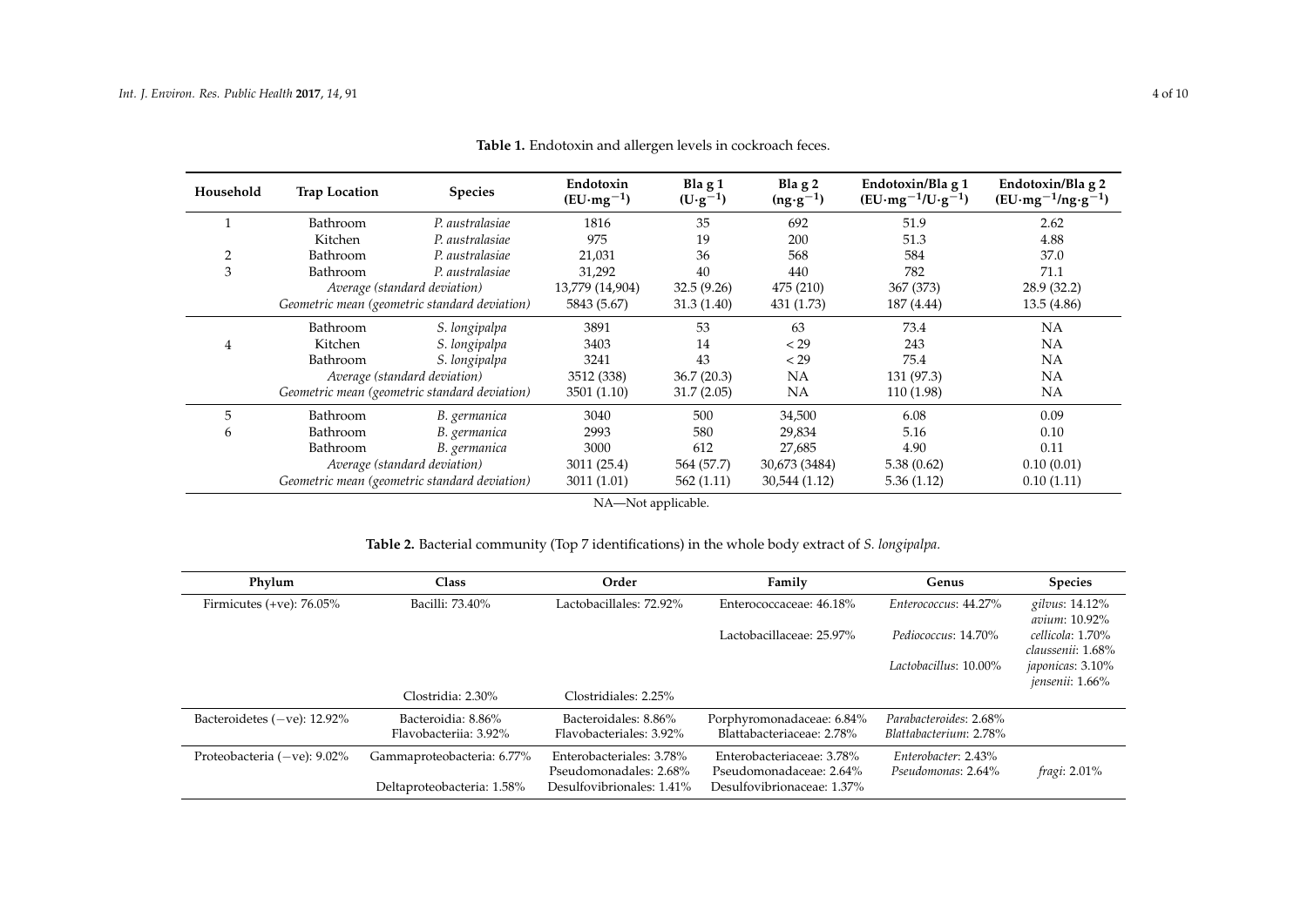| Phylum                           | $\bigcap$ ass           | Order | Family | Genus | <b>Species</b> |
|----------------------------------|-------------------------|-------|--------|-------|----------------|
| Verrucomicrobia ( $-$ ve): 0.69% | Verrucomicrobiae: 0.68% |       |        |       |                |
| Total identified: 23 *           | 39                      |       | 172    | 392   | 667            |
| Unclassified: 0.63%              | 0.78%                   | 0.89% | 1.81%  | 4.29% | 48.03%         |

\* Others in Phylum: Acidobacteria (−ve): 0.15%, Tenericutes (−ve): 0.14%, and Synergistetes (−ve): 0.12%.

# **Table 3.** Bacterial community (Top 7 identifications) in the whole body extract of *P. australasiae.*

| Phylum                           | <b>Class</b>                                | Order                                           | Family                     | Genus                                     | <b>Species</b>                                                                  |
|----------------------------------|---------------------------------------------|-------------------------------------------------|----------------------------|-------------------------------------------|---------------------------------------------------------------------------------|
| Proteobacteria ( $-ve$ ): 79.63% | Gammaproteobacteria: 78.60%                 | Pseudomonadales: 60.14%                         | Pseudomonadaceae: 60.08%   | Pseudomonas: 59.95%                       | fragi: 18.21%<br>azotoformans: 12.88%<br>lundensis: 8.91%<br>moraviensis: 7.23% |
|                                  |                                             | Enterobacteriales: 16.73%                       | Enterobacteriaceae: 16.73% | Enterobacter: 4.86%<br>Citrobacter: 8.00% | hormaechei: 2.70%<br>freudii: 2.09%                                             |
|                                  |                                             | Aeromonadales: 0.61%                            | Aeromonadaceae: 0.60%      |                                           |                                                                                 |
|                                  | Deltaproteobacteria: 0.46%                  | Desulfovibrionales: 0.35%                       |                            |                                           |                                                                                 |
|                                  | Alphaproteobacteria: 0.32%                  |                                                 |                            | Gluconacetobacter: 0.69%                  |                                                                                 |
| Firmicutes $(+ve)$ : 16.52%      | Bacilli: 16.11%                             | Lactobacillales: 15.90%                         | Enterococcaceae: 11.65%    | Enterococcus: 11.19%                      | gilvus: 8.61%                                                                   |
|                                  |                                             |                                                 | Streptococcaceae: 1.99%    | Lactococcus: 1.96%                        |                                                                                 |
|                                  |                                             |                                                 | Lactobacillaceae: 1.95%    | Lactobacillus: 1.63%                      |                                                                                 |
|                                  | Clostridia: 0.31%                           |                                                 |                            |                                           |                                                                                 |
| Bacteroidetes $(-ve)$ : 2.24%    | Bacteroidia: 1.62%<br>Flavobacteriia: 0.47% | Bacteroidales: 1.62%<br>Flavobacteriales: 0.47% | Porphyromonadaceae: 1.16%  |                                           |                                                                                 |
| Total identified: 24 *           | 40                                          | 85                                              | 189                        | 455                                       | 751                                                                             |
| Unclassified: 0.85%              | 1.04%                                       | 1.54%                                           | 1.76%                      | 4.76%                                     | 26.17%                                                                          |

\* Others in Phylum: Fusobacteria (−ve): 0.23%, Actinobacteria (+ve): 0.22%, Nitrospirae (−ve): 0.07%, and Verrucomicrobia (−ve): 0.06%.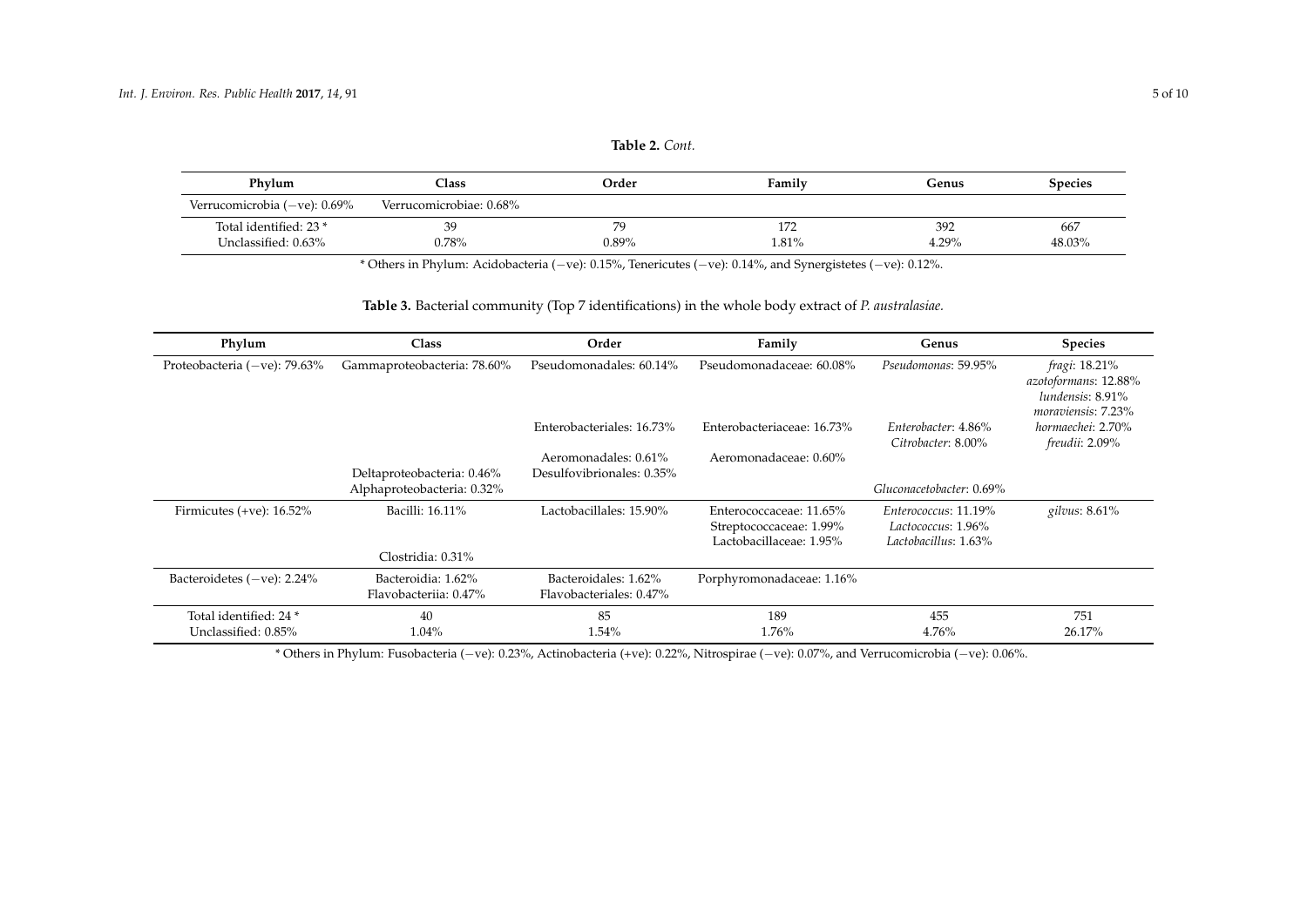#### *4.2. Allergen Levels in Different Cockroach Species*

*B. germanica* samples, compared to those of *P. australasiae* and *S. longipalpa*, were expected to have much higher levels of Bla g 1 and Bla g 2 because the assays were specifically designed for these allergens. It is important to note that the use of Bla g 1 and Bla g 2 assays on *P. australasiae* and *S. longipalpa* feces was not because they produce these allergens. These assays were used to show what the readings would be if other cockroach feces were sampled and tested in field studies. These assays are commonly used in environmental assessments without taking into consideration the type of cockroaches present. Therefore, it is possible that feces from different types of cockroaches were being analyzed in previous studies.

Group 1 allergens, Bla g 1 and Per a 1 (from *P. americana*) are cross-reactive and share a 70%–72% amino acid sequence identity. Thus, we postulated that other cockroach species may also have similar allergens that can be detected by the Bla g 1 assay [1]. Our results support this postulation. A low but detectable level of reaction, about 15 times less than that in *B. germanica* (564 U·g<sup>-1</sup>), was detected in the *P. australasiae* and *S. longipalpa* samples (32 and 37 U·g −1 , respectively). Therefore, the use of Bla g 1 in endotoxin calculations for other cockroaches is justified. On the contrary, Bla g 2 shares homology with the aspartic protease enzymes and does not cross-react with other known cockroach allergens [1]. Our results show that *P. australasiae* samples had a lower reading of nearly 50 times in the Bla g 2 assay than the *B. germanica* samples, while the Bla g 2 assay reading was minimal in the *S. longipalpa* samples. These data also explain the previous finding that Bla g 2 is undetectable when cockroach infestation is due to a species other than *B. germanica* [1].

#### *4.3. Endotoxin Levels in Different Cockroach Species*

*P. australasiae* feces can have a much higher level of endotoxins than that in *S. longipalpa* and *B. germanica* feces. Some studies reported that the bacterial loads in cockroach guts correlate with the bacterial loads in the environment, i.e., cockroaches caught in food handling establishments contain more bacteria in the gut and cuticle than those in human dwellings and hospitals [19,20]. This implies that endotoxin levels in feces may be associated with environmental bacterial load. Previous studies have reported *P. australasiae* to be a rural species, while *S. longipalpa* and *B. germanica* are considered to be indoor species, mostly found in the drier areas of homes and in hotels and restaurants, respectively. Thus, *S. longipalpa* and *B. germanica* potentially carry less environmental bacteria because of these water-limiting conditions [16]. Depending on the environmental conditions, cockroaches consume different levels of bacteria, directly contributing to the endotoxin levels in cockroach feces. Outdoor environments such as sewers and waste deposal sites, where cockroaches may inhabit, are likely to be more diverse in terms of microbial loads compared with indoor environments. This could explain the greater variation of fecal endotoxin levels in *P. australasiae* cockroaches because they live in homes or come from outdoor environments. In our outdoor cockroach studies (data not shown), *P. americana* was the most common species caught followed by *P. australasiae.* Moreover, some bacteria can also be cultivated inside the gut of cockroaches. It is possible that gut physiology and microbial ecosystem contribute to fecal endotoxin levels [21–23]. In laboratory-reared *B. germanica* cockroaches, which presumably have been exposed to lower environmental levels of bacteria than the wild ones, the phyla Bacteriodetes (Gram-negative bacteria) and Firmicutes (Gram-positive bacteria) are predominantly contained in the gut, and these microbial compositions change with the life cycle [23]. To further investigate whether the living environment of a cockroach can affect endotoxin levels, we found an interesting study by Tungtrongchitr et al. [11]. They compared endotoxin levels in whole cockroach body extracts of wild- and laboratory-reared American cockroaches. The endotoxin level in the wild cockroaches was  $8113$  EU $\cdot$ mL $^{-1}$ , while the level for those reared in the laboratory was only 863 EU·mL<sup>-1</sup>. This indicates that wild cockroaches contain nearly 10 times more endotoxins in their body than reared cockroaches. In our samples, the lower level of endotoxins in some *P. australasiae* feces might be due to their indoor inhabitation.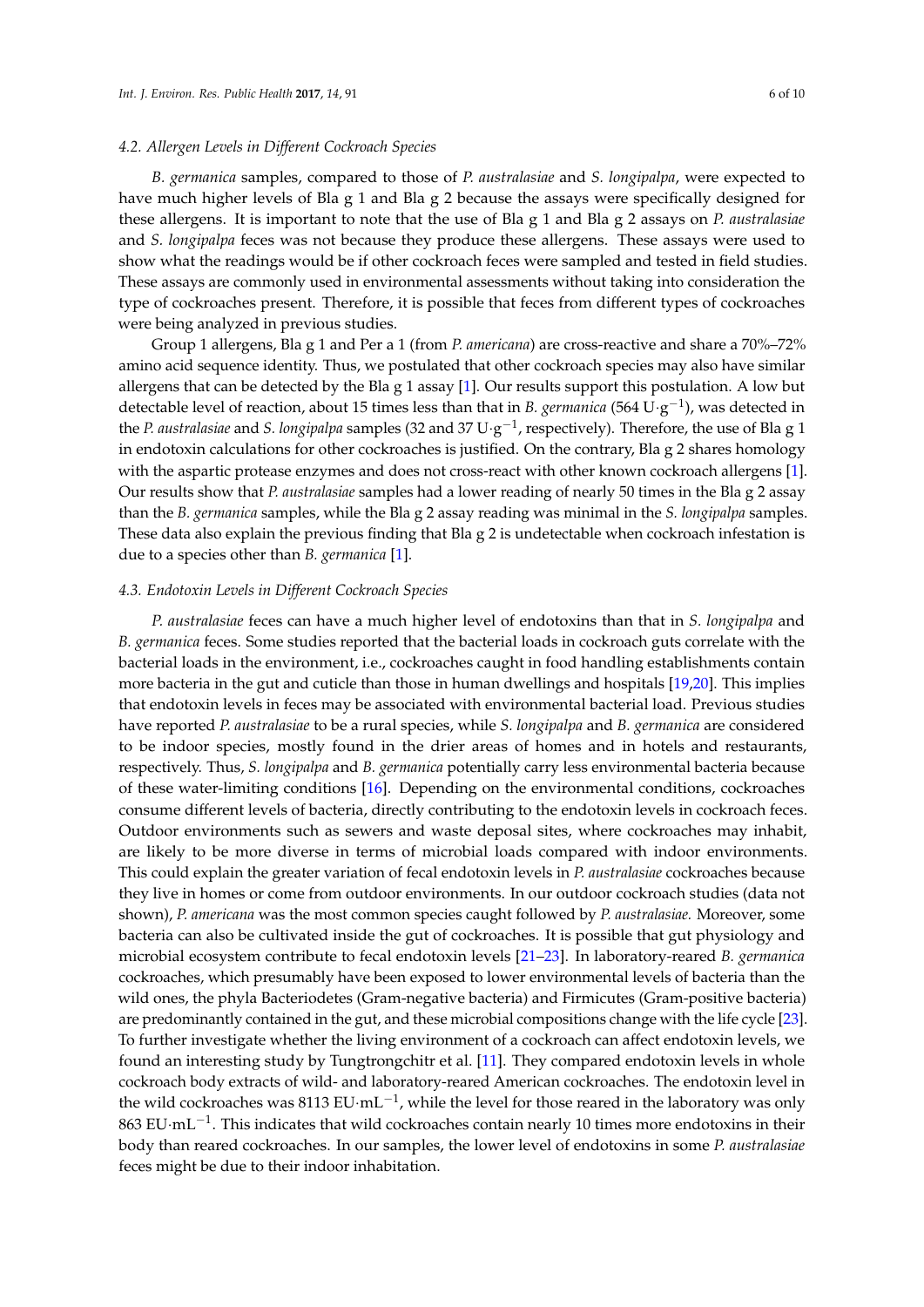We also determined the bacterial community in the whole body extracts of *P. australasiae* and *S. longipalpa* samples to examine whether the higher endotoxin level in *P. australasiae* correlated with more Gram-negative bacteria and the type of bacteria present. Our results show that the grouped *P. australasiae* sample carries more Gram-negative bacteria (>80%) than the *S. longipalpa* sample (<25%), and so is likely to produce more endotoxin in its feces. These Gram-negative bacteria in *P. australasiae* are mainly *Pseudomonas* spp. (comprising nearly 60% of the identified bacteria among all other genera). *P. fragi* (18.21%), *P. azotoformans* (12.88%), and *P. lundensis* (8.91%) are common bacterial spoilers of food such as dairy products, meats, fish, and rice [24]. This shows that consuming food spoiled by these bacteria may be associated with an increase in endotoxin levels in the feces. Interestingly, this data also demonstrates that *P. australasiae* may consume fermenting food in its diet, as does *P. americana*. In *S. longipalpa*, the major Gram-negative bacterial phylum is Bacteroidetes (12.92%). Proteobacteria (Gram-negative) also contributed to 9.02% of the bacteria in the *S. longipalpa* sample, while the order Enterobacteriales was slightly more abundant than Pseudomonadales, indicating a potential variation in food intake compared with *P. australasiae*. Compared to the gut microbiota of the laboratory-reared *B. germanica* cockroaches, this result implies that *S. longipalpa* cockroaches may inhabit a low bacterial load environment and have a similar diet preference to *B. germanica* cockroaches [23].

### *4.4. Environmental Importance of Cockroach Endotoxins*

Environmental endotoxin levels can vary greatly. According to Thorne's study [5], the weighted geometric mean endotoxin concentration ranged from 18.7 to 80.5 EU/mg among over two thousand house dust samples in the USA. The current study reports that cockroach feces contain at least 950 EU/mg of endotoxins, and the levels can go up to over 30,000 EU/mg. This implies that fecal particles could significantly skew environmental endotoxin levels. When households with heavy cockroach infestation are sampled, the type and extent of cockroach infestation should be taken into consideration when assessing indoor endotoxin contamination. As the feces of *P. australasiae* can contain higher endotoxin concentrations, infestation by this cockroach is likely to increase the cockroach endotoxin levels in the environment. It is plausible that, in tropical and subtropical cities, infestation with cockroaches coming from the outdoor environment can increase the exposure risk to cockroach endotoxins.

## *4.5. Applying a New Approach to Estimate Cockroach Endotoxins in the Environment*

Finally, we tested the idea that cockroach allergen levels in field samples can be used to estimate the cockroach endotoxin levels in the environment based on our finding that endotoxins and allergens are concurrent in fecal particles. Using a previous environmental study in New Zealand [7] and converting the Bla g 2 level to endotoxins using the ratio of 0.1 EU·mg−<sup>1</sup> of endotoxin per unit of Bla g 2 (ng·g<sup>-1</sup>) (Table 1), we estimated that 9.67% of the endotoxins in the environment came from *B. germanica* (Table 4). Since the local Public Health Service reports the presence of other cockroach species, it is likely that cockroaches may contribute to an even higher percentage of endotoxins indoors. In the USA and Europe, the most dominant cockroach species sampled in indoor environments was *B. germanica*. As Bla g 2 is specific to *B. germanica,* and this cockroach species was found to be dominant in the environment, the calculation was more straightforward than in the environment with multiple cockroach species. Bla g 1 could be useful in estimating cockroach endotoxin levels if the type of cockroaches present in the environment is known.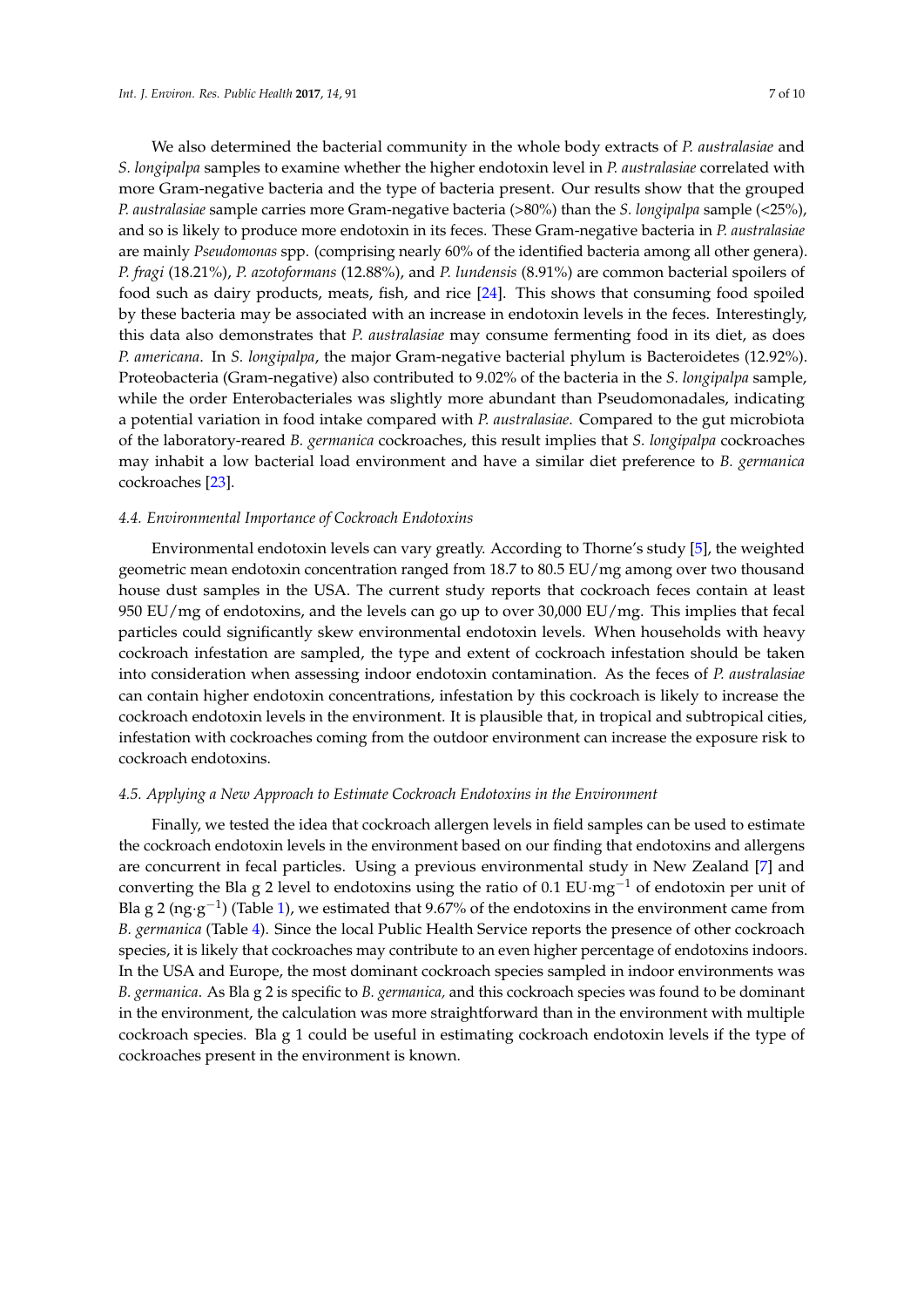| Cockroaches                                                                                                                                                        | Environments<br>Studied                                  | Bla $g_1$<br>$(U \cdot g^{-1})$ | Bla $g2$<br>$(ng \cdot g^{-1})$ | Endotoxin<br>$(EU·mg-1)$ | <b>Endotoxin from Cockroaches</b>                                                                                                                                              |
|--------------------------------------------------------------------------------------------------------------------------------------------------------------------|----------------------------------------------------------|---------------------------------|---------------------------------|--------------------------|--------------------------------------------------------------------------------------------------------------------------------------------------------------------------------|
| New Zealand (Auckland<br>Regional Public Health<br>Service) [25]-Common<br>species in homes-<br>P. americana, B. germanica,<br>B. asahiniai, and Blatta orientalis | Kindergartens and<br>daycare centres,<br>New Zealand [7] | No data                         | 28                              | 29                       | 9.67% from <i>B. germanica</i> .<br>Other cockroach species may be<br>present but the measurement of<br>Bla g 2 alone cannot reveal<br>endotoxin levels from<br>other species. |

**Table 4.** Contribution of cockroach endotoxins to environmental samples.

## *4.6. Limitations of Using Bla g 1 and Bla g 2 to Estimate Cockroach Endotoxins*

In this study, only Bla g 2 was used in the estimation of cockroach endotoxin contribution to the environmental samples because studies reported both the types of cockroach infestation and allergen levels are lacking in tropical and subtropical regions. Using Bla g 1 will mean making several assumptions about the type and abundance of cockroaches in the environment. Bla g 2 is commonly measured indoors, but *B. germanica* may not be the dominant species. Several studies in Hong Kong measured Bla g 2 in environmental samples. Leung et al. [26] reported that the kitchen dust contained the highest level of Bla g 2 (mean =  $0.2 \text{ U} \cdot \text{g}^{-1}$ , max. =  $9.1 \text{ U} \cdot \text{g}^{-1}$ ) which, when converted, equates to about 0.02 EU·mg−<sup>1</sup> of endotoxin from *B. germanica* feces. However, as shown in our findings, other cockroach species may be present in the environment so the contribution of cockroaches to total endotoxin levels in dust cannot be fully determined. Different factors may affect the level of endotoxins and allergens in feces; therefore, using a single endotoxin/allergen ratio may be problematic. For instance, environmental bacterial loads may affect endotoxin levels, while the life cycle and amount of food intake may affect the Bla g 1 level [19,27]. Further investigations are required to study different factors and to refine the application of this approach to assess cockroach endotoxins in the environment.

## **5. Conclusions**

This study demonstrated the importance of cockroach endotoxins in indoor environments. As cockroaches and their endotoxin and allergen contents in feces are likely to vary from place to place, local studies are required to determine the type of cockroaches and their endotoxin and allergen levels in feces so that this information may be used to justify whether cockroach infestation is the main source of endotoxin contamination.

**Acknowledgments:** The author would like to thank the Faculty Research Grant (FRG2\_12-13\_068) for the funding support, Kwok Keung Ma, Martin Chu, and Tony Lee for collecting the cockroaches, Chris Wong, Ball Lai and Marco Li for their advice on the metagenomic analysis, and Maggie Chan for assisting with the endotoxin and allergen analysis.

**Conflicts of Interest:** The author declares no conflict of interest.

#### **References**

- 1. Pomés, A.; Wunschmann, S.; Hindley, J.; Vailes, L.D.; Chapman, M.D. Cockroach allergens: Function, structure and allergenicity. *Protein Pept. Lett.* **2007**, *14*, 960–969. [\[CrossRef\]](http://dx.doi.org/10.2174/092986607782541178) [\[PubMed\]](http://www.ncbi.nlm.nih.gov/pubmed/18220993)
- 2. Özdemir, Ö. Cockroach allergy, respiratory allergic diseases and its immunotherapy. *Int. J. Immunol. Immunother.* **2014**, *1*, 1–5.
- 3. Cochran, D.G. *Cockroaches: Their Biology, Distribution and Control*; WHO/CDPC/WHOPES: Geneva, Switzerland, 1999.
- 4. Bonnefoy, X.; Kampen, H.; Sweeney, K. *Public Health Significance of Urban Pests*; WHO: Copenhagen, Denmark, 2008.
- 5. Thorne, P.S.; Cohn, R.D.; Mav, D.; Arbes, S.J.; Zeldin, D.C. Predictors of endotoxin levels in US housing. *Environ. Health Perspect.* **2009**, *117*, 763–771. [\[CrossRef\]](http://dx.doi.org/10.1289/ehp.11759) [\[PubMed\]](http://www.ncbi.nlm.nih.gov/pubmed/19479019)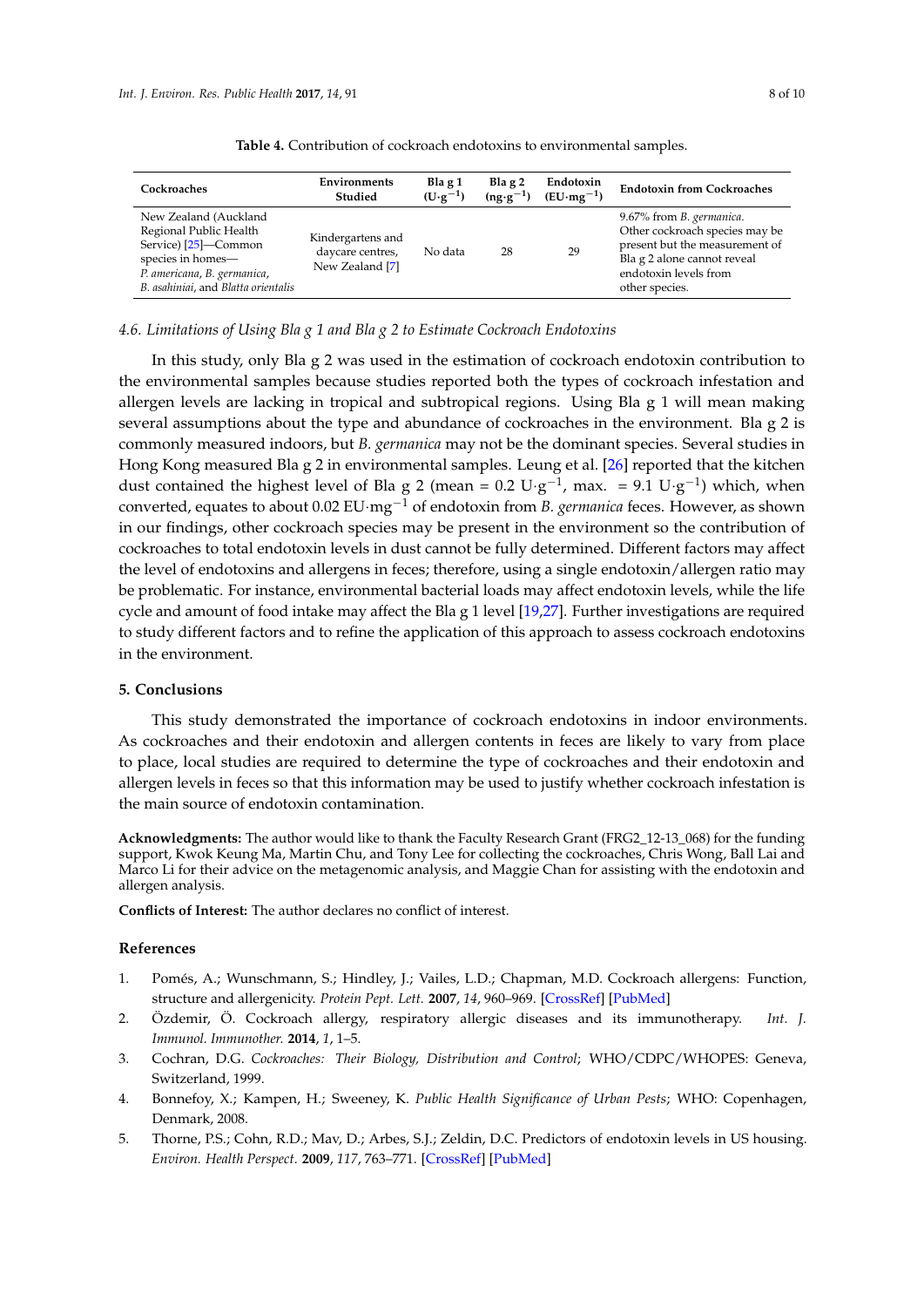- 6. Kulhankova, K.; George, C.L.; Kline, J.N.; Darling, M.; Thorne, P.S. Endotoxin inhalation alters lung development in neonatal mice. *Am. J. Ind. Med.* **2012**, *55*, 1146–1158. [\[CrossRef\]](http://dx.doi.org/10.1002/ajim.22061) [\[PubMed\]](http://www.ncbi.nlm.nih.gov/pubmed/22576659)
- 7. Oldfield, K.; Siebers, R.; Crane, J. Endotoxin and indoor allergen levels in kindergartens and daycare centres in Wellington, New Zealand. *N. Z. Med. J.* **2007**, *120*, U2400. [\[PubMed\]](http://www.ncbi.nlm.nih.gov/pubmed/17277816)
- 8. Kulhankova, K.; George, C.L.; Kline, J.N.; Snyder, J.M.; Darling, M.; Field, E.H.; Thorne, P.S. Early-life co-administration of cockroach allergen and endotoxin augments pulmonary and systemic responses. *Clin. Exp. Allergy* **2009**, *39*, 1069–1079. [\[CrossRef\]](http://dx.doi.org/10.1111/j.1365-2222.2009.03254.x) [\[PubMed\]](http://www.ncbi.nlm.nih.gov/pubmed/19438589)
- 9. Natarajan, S.; Kim, J.; Bouchard, J.; Cruikshank, W.; Remick, D.G. Reducing LPS content in cockroach allergens increases pulmonary cytokine production without increasing inflammation: A randomized laboratory study. *BMC Pulm. Med.* **2011**, *11*. [\[CrossRef\]](http://dx.doi.org/10.1186/1471-2466-11-12) [\[PubMed\]](http://www.ncbi.nlm.nih.gov/pubmed/21345191)
- 10. Heinrich, J.; Gehring, U.; Douwes, J.; Koch, A.; Fahlbusch, B.; Bischof, W.; Wichmann, H.E. Pets and vermin are associated with high endotoxin levels in house dust. *Clin. Exp. Allergy* **2001**, *31*, 1839–1845. [\[CrossRef\]](http://dx.doi.org/10.1046/j.1365-2222.2001.01220.x) [\[PubMed\]](http://www.ncbi.nlm.nih.gov/pubmed/11737034)
- 11. Tungtrongchitr, A.; Sookrung, N.; Chaicumpa, W.; Indrawattana, N.; Meechan, T.; Thavara, U.; Visitsunthorn, N.; Bunnag, C. Comparison of allergenic components and biopotency in whole body extracts of wild and laboratory reared American cockroaches, *Periplaneta americana*. *Asian Pac. J. Allergy Immunol.* **2012**, *30*, 231–238. [\[PubMed\]](http://www.ncbi.nlm.nih.gov/pubmed/23156854)
- 12. Tungtrongchitr, A.; Sookrung, N.; Munkong, N.; Mahakittikun, V.; Chinabut, P.; Chaicumpa, W.; Bunnag, C.; Vichyanond, P. The levels of cockroach allergen in relation to cockroach species and allergic diseases in Thai patients. *Asian Pac. J. Allergy Immunol.* **2004**, *22*, 115–121. [\[PubMed\]](http://www.ncbi.nlm.nih.gov/pubmed/15565948)
- 13. Komatsu, N.; Kishimoto, T.; Uchida, A.; Ooi, H.K. Cockroach fauna in the Ogasawara Chain Islands of Japan and analysis of their habitats. *Trop. Biomed.* **2013**, *30*, 141–151. [\[PubMed\]](http://www.ncbi.nlm.nih.gov/pubmed/23665720)
- 14. Schram, D.; Doekes, G.; Boeve, M.; Douwes, J.; Riedler, J.; Ublagger, E.; Mutius, E.; Budde, J.; Pershagen, G.; Nyberg, F.; et al. PARSIFAL Study Group. Bacterial and fungal components in house dust of farm children, Rudolf Steiner school children and reference children—The PARSIFAL Study. *Allergy* **2005**, *60*, 611–618. [\[CrossRef\]](http://dx.doi.org/10.1111/j.1398-9995.2005.00748.x) [\[PubMed\]](http://www.ncbi.nlm.nih.gov/pubmed/15813805)
- 15. Lai, K.P.; Chung, Y.T.; Li, R.; Wan, H.T.; Wong, C.K.C. Bisphenol A alters gut microbiome: Comparative metagenomics analysis. *Enviorn. Pollut.* **2016**, *218*, 923–930. [\[CrossRef\]](http://dx.doi.org/10.1016/j.envpol.2016.08.039) [\[PubMed\]](http://www.ncbi.nlm.nih.gov/pubmed/27554980)
- 16. Lee, C.Y.; Chong, N.L.; Yap, H.H. A study on domiciliary cockroach infestation in Penang, Malaysia. *J. Biosci.* **1993**, *2*, 95–98.
- 17. Tawatsin, A.; Thavara, U.; Chompoosri, J.; Kong-ngamsuk, W.; Chansang, C.; Paosriwong, S. Cockroach surveys in 14 provinces in Thailand. *J. Vector Ecol.* **2001**, *26*, 1–7.
- 18. Pai, H.H.; Chen, W.C.; Peng, C.F. Isolation of bacteria with antibiotic resistance from household cockroaches (*Periplaneta americana* and *Blattella germanica*). *Acta Trop.* **2005**, *93*, 259–265. [\[CrossRef\]](http://dx.doi.org/10.1016/j.actatropica.2004.11.006) [\[PubMed\]](http://www.ncbi.nlm.nih.gov/pubmed/15716054)
- 19. Rivault, C.; Cloarec, A.; Le Guyader, A. Bacterial load of cockroaches in relation to urban environment. *Epidemiol. Infect.* **1993**, *110*, 317–325. [\[CrossRef\]](http://dx.doi.org/10.1017/S0950268800068254) [\[PubMed\]](http://www.ncbi.nlm.nih.gov/pubmed/8472775)
- 20. Fu, X.; Ye, L.; Ge, F. Habitat influences on diversity of bacteria found on German cockroach in Beijing. *J. Environ. Sci.* **2009**, *21*, 249–254. [\[CrossRef\]](http://dx.doi.org/10.1016/S1001-0742(08)62259-7)
- 21. Vinokurov, K.; Taranushenko, Y.; Krishnan, N.; Sehnal, F. Proteinase, amylase, and proteinase-inhibitor activities in the gut of six cockroach species. *J. Insect Physiol.* **2007**, *53*, 794–802. [\[CrossRef\]](http://dx.doi.org/10.1016/j.jinsphys.2007.02.019) [\[PubMed\]](http://www.ncbi.nlm.nih.gov/pubmed/17512535)
- 22. Schauer, C.; Thompson, C.L.; Brune, A. The bacterial community in the gut of the cockroach *Shelfordella lateralis* reflects the close evolutionary relatedness of cockroaches and termites. *Appl. Environ. Microbiol.* **2012**, *78*, 2758–2767. [\[CrossRef\]](http://dx.doi.org/10.1128/AEM.07788-11) [\[PubMed\]](http://www.ncbi.nlm.nih.gov/pubmed/22327579)
- 23. Carrasco, P.; Perez-Cobas, A.E.; van de Pol, C.; Baixeras, J.; Moya, A.; Latorre, A. Succession of the gut microbiota in the cockroach *Blattella germanica*. *Int. Microbiol.* **2014**, *17*, 99–109. [\[PubMed\]](http://www.ncbi.nlm.nih.gov/pubmed/26418854)
- 24. Remenant, B.; Jaffrès, E.; Dousset, X.; Pilet, M.F.; Zagorec, M. Bacterial spoilers of food: Behavior, fitness and functional properties. *Food Microbiol.* **2015**, *45*, 45–53. [\[CrossRef\]](http://dx.doi.org/10.1016/j.fm.2014.03.009) [\[PubMed\]](http://www.ncbi.nlm.nih.gov/pubmed/25481061)
- 25. Auckland Regional Public Health Service. Cockroaches. Available online: [http://www.arphs.govt.nz/](http://www.arphs.govt.nz/Portals/0/Health%20Information/HealthyEnvironments/Factsheets/Cockroaches/Cockroaches.pdf) [Portals/0/Health%20Information/HealthyEnvironments/Factsheets/Cockroaches/Cockroaches.pdf](http://www.arphs.govt.nz/Portals/0/Health%20Information/HealthyEnvironments/Factsheets/Cockroaches/Cockroaches.pdf) (accessed on 13 December 2016).